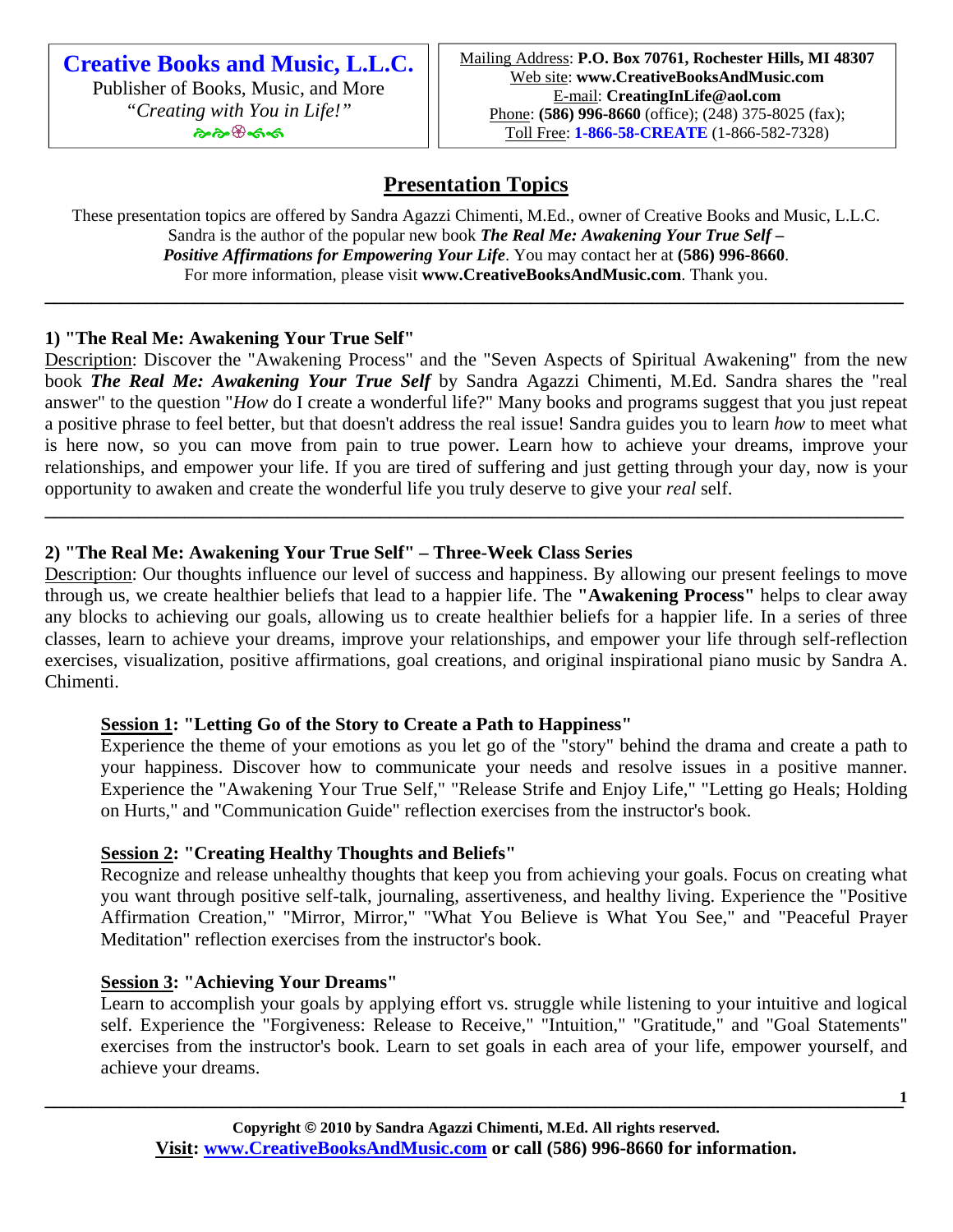### **3) "The Real Parent: What You Know Will Empower You**!**"**

Description: Children don't come with instructions! What are parents to do? Sandra Agazzi Chimenti, M.Ed., is an educator, parent, and the owner of "Growing Parents" and "Creative Books and Music, L.L.C." She is the author of the new book *The Real Me: Awakening Your True Self*. Sandra shares successful parenting approaches that build the parent/child relationship. Through respectful communication, positive discipline, self-reflection, creating family goals, and knowing about learning/parenting styles, you will discover the best parenting approaches for creating an enjoyable experience with your children at any age. Come with questions; leave with answers. All are welcome: Parents (new and seasoned), single parents, grandparents, educators, and adults looking to improve their relationship with their parents.

**\_\_\_\_\_\_\_\_\_\_\_\_\_\_\_\_\_\_\_\_\_\_\_\_\_\_\_\_\_\_\_\_\_\_\_\_\_\_\_\_\_\_\_\_\_\_\_\_\_\_\_\_\_\_\_\_\_\_\_\_\_\_\_\_\_\_\_\_\_\_\_\_\_\_\_\_\_\_\_\_\_\_\_\_\_\_\_\_\_\_\_\_** 

#### **4) "Discover Your Power to Succeed!"**

Description: Did you know that your thoughts create your reality? Positive or negative, what you believe is what you will see. Yet, to create happiness and success, you must first process any negative emotions. By allowing your feelings to move through you, you clear a path to your happiness, opening to a new level of awareness and understanding. As you create inner peace, welcoming positive thoughts becomes easier. Discover how the "Awakening Process" (a unique empowerment approach) guides you to achieve your dreams, improve your relationships, and empower your life. Through self-reflection exercises, visualization, and positive affirmations, goal creations, meditations, and more, you will learn valuable methods that are easy to apply and really work! Discover your power to succeed and let *The Real Me* guide you in creating the life you truly deserve to give your *real* self.

### **5) "Empower Your Life with Real Love!"**

Description: Discover **Real Love** by focusing on your true and loving nature. Learn how to create healthier and more loving relationships, achieve your dreams, and empower your life through self-reflection, positive affirmations, humor, music, visualization, and the "Awakening Process!" from the book *The Real Me: Awakening Your True Self* by Sandra Agazzi Chimenti, M.Ed.

**\_\_\_\_\_\_\_\_\_\_\_\_\_\_\_\_\_\_\_\_\_\_\_\_\_\_\_\_\_\_\_\_\_\_\_\_\_\_\_\_\_\_\_\_\_\_\_\_\_\_\_\_\_\_\_\_\_\_\_\_\_\_\_\_\_\_\_\_\_\_\_\_\_\_\_\_\_\_\_\_\_\_\_\_\_\_\_\_\_\_\_\_** 

**\_\_\_\_\_\_\_\_\_\_\_\_\_\_\_\_\_\_\_\_\_\_\_\_\_\_\_\_\_\_\_\_\_\_\_\_\_\_\_\_\_\_\_\_\_\_\_\_\_\_\_\_\_\_\_\_\_\_\_\_\_\_\_\_\_\_\_\_\_\_\_\_\_\_\_\_\_\_\_\_\_\_\_\_\_\_\_\_\_\_\_\_** 

#### **6) "Empower Your Life!"**

Description: Empower your life by focusing on your true nature and tapping into your inner power to achieve your dreams. Learn to create healthy and loving relationships, achieve your dreams, and empower your life through selfreflection, positive affirmations, humor, music, visualization, and the "Awakening Process" from the new book *The Real Me: Awakening Your True Self* by Sandra Agazzi Chimenti. Follow your intuition and guidance as you embrace your dreams and empower your life. Invite your family and friends!

\_\_\_\_\_\_\_\_\_\_\_\_\_\_\_\_\_\_\_\_\_\_\_\_\_\_\_\_\_\_\_\_\_\_\_\_\_\_\_\_\_\_\_\_\_\_\_\_\_\_\_\_\_\_\_\_\_\_\_\_\_\_\_\_\_\_\_\_\_\_\_\_\_\_\_\_\_\_\_\_\_\_\_\_\_\_\_\_\_\_\_\_

**7) "Discover the 'Seven Aspects of Spiritual Awakening' – A Guide for Your Spiritual Journey!"**  Description: Develop a deeper spiritual relationship with your Creator as you awaken to your "real" self – LOVE. Sandra Agazzi Chimenti, M.Ed., presents the "Seven Aspects of Spiritual Awakening" from her new book *The Real Me: Awakening Your True Self*. Sandra will introduce the "Awakening Process," considered the "missing step" in one's spiritual journey. She will teach you how to navigate through life's challenges and connect with God at a deeper level to create a positive life filled with love and inner peace. As you flow through the "Seven Aspects of Spiritual Awakening" and live a life guided by God's love, you will be inspired to share your spiritual gifts and talents to help heal our world. Join us and discover your Seven Aspects of Spiritual Awakening!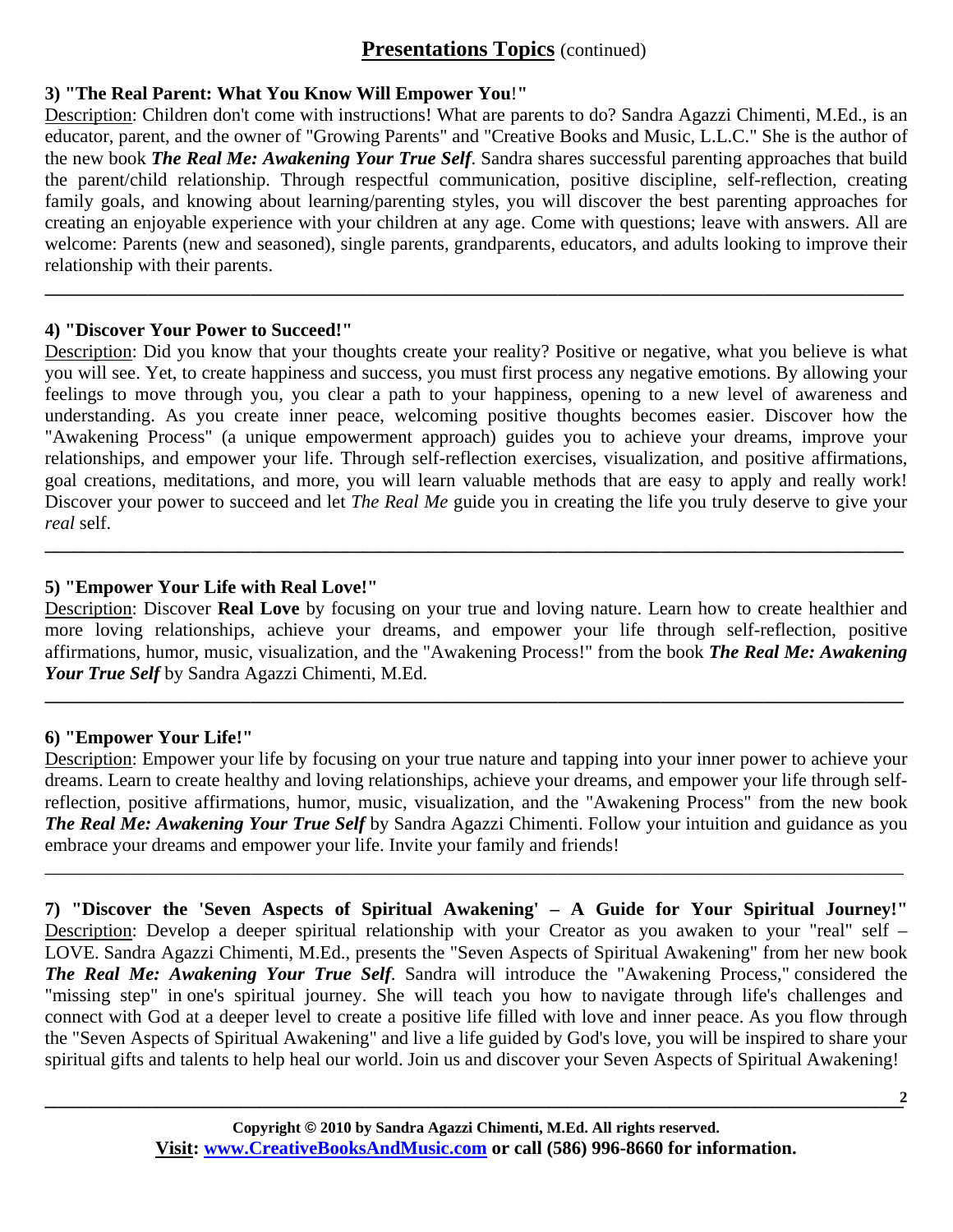### **8) "Positive Affirmations for Empowering Your Life – The Keys to True Happiness!"**

Description: You have more power than you may realize! To create true success and happiness, you must discover the power of your thoughts, words, and actions. Sandra Agazzi Chimenti, M.Ed., will share the keys to true empowerment from her new book *The Real Me: Awakening Your True Self*. Sandra will introduce the "Awakening Process," considered the "answer" to the question: *"How do I create a wonderful life?"* She will also introduce the "Seven Aspects of Spiritual Awakening" that form the main sections for the positive affirmations in her book. This experiential class will show you *how* to recognize negative thought patterns, replace these old thoughts with positive affirmations that you believe, and focus on your goals to create the life you deserve to give your *real* self. Join us and learn how to welcome positive thoughts for empowering your life!

\_\_\_\_\_\_\_\_\_\_\_\_\_\_\_\_\_\_\_\_\_\_\_\_\_\_\_\_\_\_\_\_\_\_\_\_\_\_\_\_\_\_\_\_\_\_\_\_\_\_\_\_\_\_\_\_\_\_\_\_\_\_\_\_\_\_\_\_\_\_\_\_\_\_\_\_\_\_\_\_\_\_\_\_\_\_\_\_\_\_\_\_

### **9) "Awaken Your True Self and Discover Your Life's Purposes!"**

Description: Do you ever ask the question "Why am I here?" Find your true answer through this enlightening presentation, featuring Sandra Agazzi Chimenti's new book, *The Real Me: Awakening Your True Self*. Sandra will teach you how to use the "Awakening Process" from her book to heal issues, remove energy blocks, so you can realize your divine calling. Enjoy a peaceful and relaxing meditation with Sandra's original spiritual piano music to reconnect with yourself. Learn how to create a clear connection with your Creator, so you can discover your purposes at each stage of your life and why you are on the earth at this time. She will also share the "Seven Aspects of Spiritual Awakening" which are a guide for your life's journey. Join us for this experiential class as you reconnect with your true self and discover your life's purpose.

\_\_\_\_\_\_\_\_\_\_\_\_\_\_\_\_\_\_\_\_\_\_\_\_\_\_\_\_\_\_\_\_\_\_\_\_\_\_\_\_\_\_\_\_\_\_\_\_\_\_\_\_\_\_\_\_\_\_\_\_\_\_\_\_\_\_\_\_\_\_\_\_\_\_\_\_\_\_\_\_\_\_\_\_\_\_\_\_\_\_\_\_

### **10) "Heal Your Life and Heal Our Earth!"**

Description: Author Sandra Agazzi Chimenti, M.Ed., invites you to reconnect with your Real Self through the "Awakening Process" and "Seven Aspects of Spiritual Awakening." Discover how your positive thoughts, words, actions, and presence can heal your life and our earth. We are connected on a spiritual level to all of Life. As we create a healthy and balanced life, we are better able to help others and heal our world. Based on her new book, *The Real Me: Awakening Your True Self,* Sandra Agazzi Chimenti will invite you to reconnect with your "Real Self" through the "Awakening Process" and the "Seven Aspects of Spiritual Awakening." She will inspire you to care for yourself and your earth by sharing your interests and talents. She will guide you through a special, healing meditation, helping you to feel your connection with the earth's energy and your true self. Since the earth is a living organism affected by our positive and negative energy, Sandra will show you how you to heal the earth and yourself with your positive thoughts, words, and most importantly, your actions and divine presence. Sandra's message: "As you heal your life, you share the gift that you already are – Love. Being who you are is the greatest gift you can give to heal your life and heal our earth." Join us!

## **11) "Honor Your True Power as You Grow Your Wings!"**

Description: Summer is the time to embrace who you really are. What better way to discover you've got "wings" to take you to new heights than on Sat., June 21 from 2-4 p.m., celebrating National "Fairy Day" and the Summer Solstice! If you've been feeling a bit stuck in life and not achieving all your dreams, now is the time to honor your true power within and discover what it means to be a divine spiritual being. Remember how to be, speak, and act as a divine loving creation because that is your true nature. Sandra Agazzi Chimenti, M.Ed., will guide you on this exciting journey, featuring the "Awakening Process" and the "Seven Aspects of Spiritual Awakening" from her new book, *The Real Me: Awakening Your True Self.* Create a fun pair of "wings" to remind you that your greatest journey begins when you start.

\_\_\_\_\_\_\_\_\_\_\_\_\_\_\_\_\_\_\_\_\_\_\_\_\_\_\_\_\_\_\_\_\_\_\_\_\_\_\_\_\_\_\_\_\_\_\_\_\_\_\_\_\_\_\_\_\_\_\_\_\_\_\_\_\_\_\_\_\_\_\_\_\_\_\_\_\_\_\_\_\_\_\_\_\_\_\_\_\_\_\_\_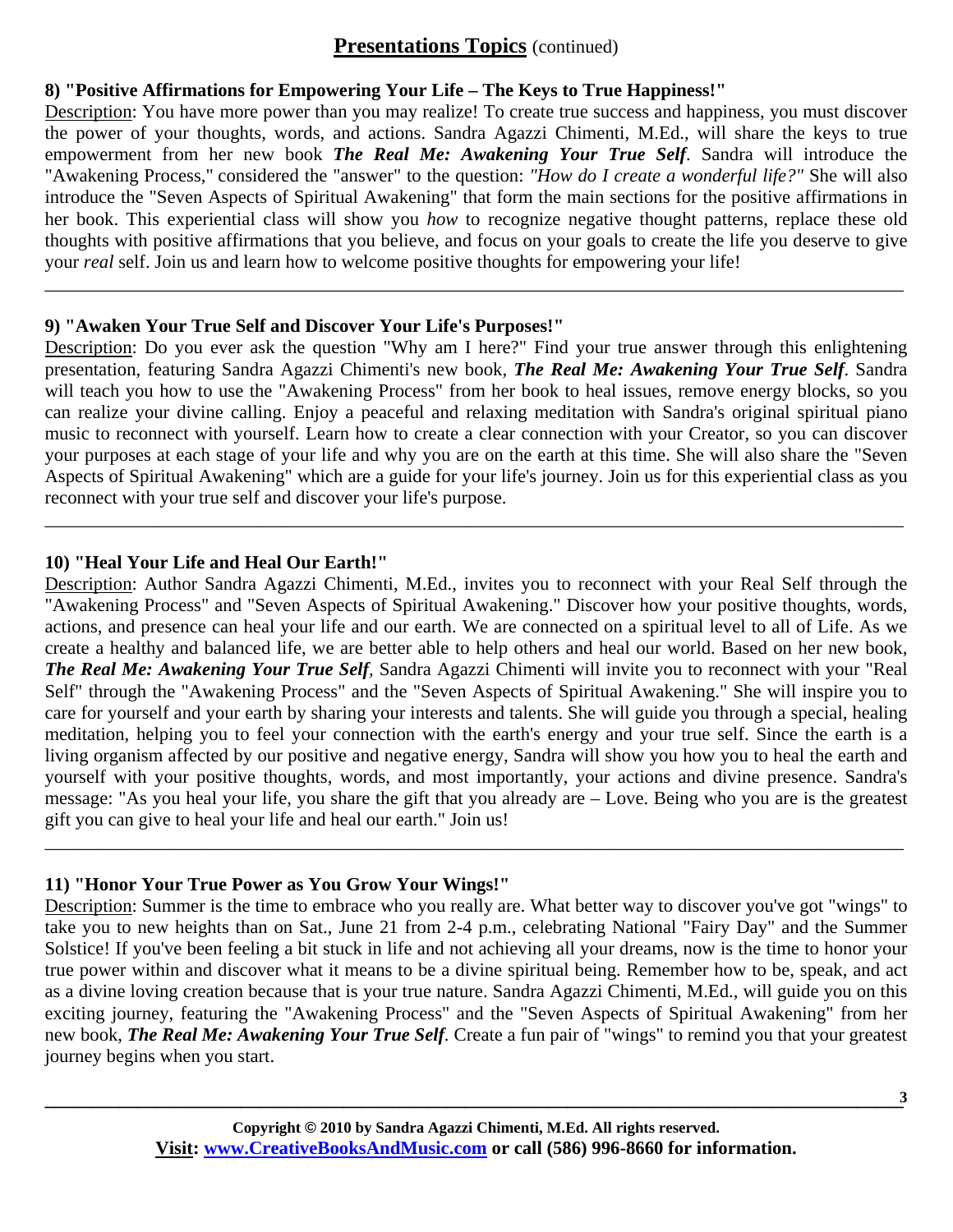#### **12) "Real Solutions for Real Women and Families!"**

Description: Discover **real** solutions to life's challenges while creating **real** opportunities for yourself and your family. Learn how to address any issue at the emotional level in order to help heal your body at the physical level. Through the "Awakening Process" from Sandra Agazzi Chimenti's new, spiritual empowerment book, *The Real Me: Awakening Your True Self*, you will discover how to heal and strengthen yourself as well as your personal and professional relationships. You are more powerful than you realize. As you awaken to the power of your thoughts, words, and actions, you will create real solutions and real success!

**\_\_\_\_\_\_\_\_\_\_\_\_\_\_\_\_\_\_\_\_\_\_\_\_\_\_\_\_\_\_\_\_\_\_\_\_\_\_\_\_\_\_\_\_\_\_\_\_\_\_\_\_\_\_\_\_\_\_\_\_\_\_\_\_\_\_\_\_\_\_\_\_\_\_\_\_\_\_\_\_\_\_\_\_\_\_\_\_\_\_\_\_** 

#### **13) "Create a Successful Writing Career!"**

Description: Discover the true keys to success! Whether you want to write a book, a column, poetry, or music lyrics, you will need to identify and move past any doubts or negative thinking in order to achieve your goals. By being your wonderful real self and affirming positive goal statements, you will see how to create many opportunities for a successful writing career. To overcome any challenge, you will learn how to use the "Awakening Process" – a special, empowering approach from Sandra Agazzi Chimenti's book, *The Real Me: Awakening Your True Self – Positive Affirmations for Empowering Your Life*. Through experiential exercises that tap into your creative potential, Sandra will guide you to go from where you are to where you want to be. Sandra will also share her real-life experiences as an author and publisher, guiding you past common challenges to achieve your dreams. You have the power to develop your writing passion into a successful career!

#### **14) "The Way of Abundance: Ten Ways to Welcome Wealth!"**

Description: Everyone wants to live comfortably without struggle. Abundance is a state of mind and influences all that we receive. To create real wealth, we need to discover the blocks to our happiness. Money is a form of energy. By changing our root beliefs and negative self-talk about our finances and ourselves, we will naturally attract positive energy in the form of money, abundance, and peace. Through positive effort vs. negative struggle, we have the power to achieve our goals and dreams!

**\_\_\_\_\_\_\_\_\_\_\_\_\_\_\_\_\_\_\_\_\_\_\_\_\_\_\_\_\_\_\_\_\_\_\_\_\_\_\_\_\_\_\_\_\_\_\_\_\_\_\_\_\_\_\_\_\_\_\_\_\_\_\_\_\_\_\_\_\_\_\_\_\_\_\_\_\_\_\_\_\_\_\_\_\_\_\_\_\_\_\_\_** 

**\_\_\_\_\_\_\_\_\_\_\_\_\_\_\_\_\_\_\_\_\_\_\_\_\_\_\_\_\_\_\_\_\_\_\_\_\_\_\_\_\_\_\_\_\_\_\_\_\_\_\_\_\_\_\_\_\_\_\_\_\_\_\_\_\_\_\_\_\_\_\_\_\_\_\_\_\_\_\_\_\_\_\_\_\_\_\_\_\_\_\_\_** 

### **15) "A Powerful Mind Creates a Healthy Body!"**

Description: Our thoughts are very powerful. Every experience creates an emotional memory that is stored in our body. By discovering the emotional cause of an issue, you can address the root cause of any ailment. By processing these emotional stories and discovering the theme or life lesson, you can heal and transform your life. Learn how to create positive thoughts that you believe to enjoy a healthy body!

**\_\_\_\_\_\_\_\_\_\_\_\_\_\_\_\_\_\_\_\_\_\_\_\_\_\_\_\_\_\_\_\_\_\_\_\_\_\_\_\_\_\_\_\_\_\_\_\_\_\_\_\_\_\_\_\_\_\_\_\_\_\_\_\_\_\_\_\_\_\_\_\_\_\_\_\_\_\_\_\_\_\_\_\_\_\_\_\_\_\_\_\_** 

### **16) "Spiritual Renewal through Music, Meditation, and Me Time!"**

Description: Music is very healing for our body, mind, and spirit. Each of us has our own unique tones that our body recognizes. When we vibrate these special sounds, we activate our bodies own healing abilities. Positive music and sound vibrations open our minds to a new way of being present in the NOW. Give yourself the gift of music, meditation, and some much needed "me time" to create health, happiness, and true inner peace.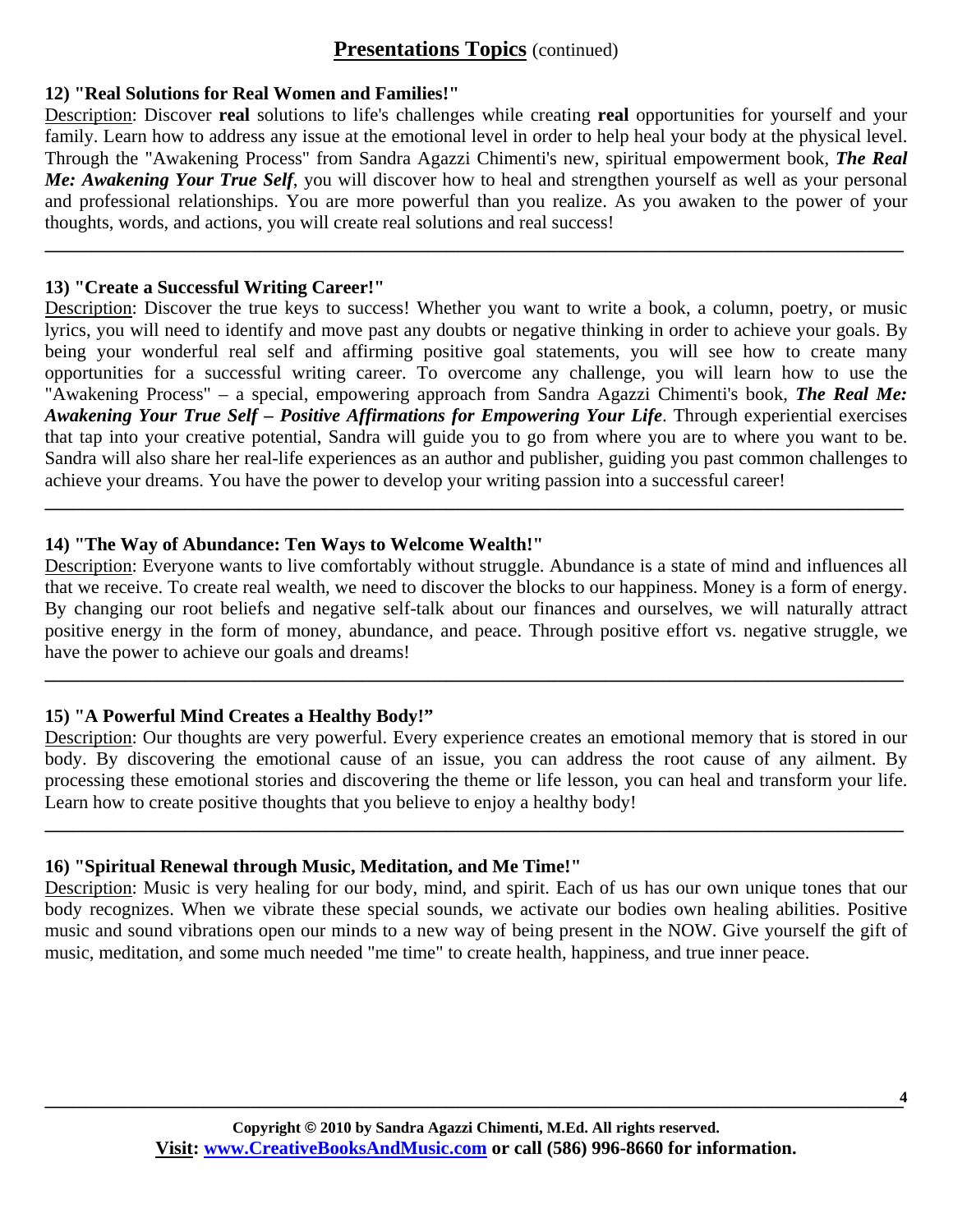#### **17) "Release Strife and Enjoy Life!"**

Description: Life doesn't need to be filled with strife. By choosing to release your painful story of the past, you will discover the theme or life lesson that will help you grow spiritually. Life is filled with opportunities to learn valuable lessons from the people and characters in your life story. The message is always for you. As you begin to live in the present moment, you will appreciate the new gifts that you create and you will really start enjoying life!

**\_\_\_\_\_\_\_\_\_\_\_\_\_\_\_\_\_\_\_\_\_\_\_\_\_\_\_\_\_\_\_\_\_\_\_\_\_\_\_\_\_\_\_\_\_\_\_\_\_\_\_\_\_\_\_\_\_\_\_\_\_\_\_\_\_\_\_\_\_\_\_\_\_\_\_\_\_\_\_\_\_\_\_\_\_\_\_\_\_\_\_\_** 

#### **18) "Letting Go Heals, Holding On Hurts: Discover Your True Power!"**

Description: Too many people carry the burdens of yesterday while worrying about the future. Their energy is scattered and they feel drained. By learning how to let go of the past and not fear the future, you will discover your true power and abilities to create what you want in your life right now. Through simple, experiential exercises, you will see how it feels better to let go and allow. Your energy will increase as you discover your true power!

**\_\_\_\_\_\_\_\_\_\_\_\_\_\_\_\_\_\_\_\_\_\_\_\_\_\_\_\_\_\_\_\_\_\_\_\_\_\_\_\_\_\_\_\_\_\_\_\_\_\_\_\_\_\_\_\_\_\_\_\_\_\_\_\_\_\_\_\_\_\_\_\_\_\_\_\_\_\_\_\_\_\_\_\_\_\_\_\_\_\_\_\_** 

### **19) "What You Believe is What You Will See!"**

Description: Our beliefs truly do create our reality. Positive or negative, what you believe is what your will see. By adjusting your thoughts, you will begin to see in yourself and others what you had never seen before. It's as if everything changes within you on a deeper level. You have the power to create what you want for your life and inspire others to do the same. Sharing your positive presence strengthens your beliefs and creates a wonderful reality.

**\_\_\_\_\_\_\_\_\_\_\_\_\_\_\_\_\_\_\_\_\_\_\_\_\_\_\_\_\_\_\_\_\_\_\_\_\_\_\_\_\_\_\_\_\_\_\_\_\_\_\_\_\_\_\_\_\_\_\_\_\_\_\_\_\_\_\_\_\_\_\_\_\_\_\_\_\_\_\_\_\_\_\_\_\_\_\_\_\_\_\_\_** 

#### **20) "I Am A G.I.F.T."**

Description: The **"I Am A G.I.F.T."** program is designed for children of all ages. It helps them discover how to respond (versus react) to challenges and guides them to discover the wonderful gift of their real selves. It guides them develop their gifts and talents based on their interests and learning styles. The program is designed to help children share their most important gift with others — the gift of whom they are.

 The **"I Am A G.I.F.T. Educators/Parents Workshop"** teaches adults how to apply the principals from Sandra's book to facilitate small and large group activities with children as well as among themselves.

 By being our real selves, we share the gift of whom we are, creating success in all areas of our life. The "I am a G.I.F.T." phrase stands for "I am a **g**iving, **i**nspirational **f**riend **t**oday!" Giving of ourselves to help others inspires friendships and meaningful relationships. As we create friendships through respect and positive communication, we feel inspired to give to one another and share our gifts and talents.

 The **"I am a G.I.F.T."** program guides people to navigate through real life challenges by using the **"Awakening Process"** described in Sandra's book, *The Real Me*. When we have a negative experience, we usually react. The "Awakening Process" teaches people how to *respond* by identifying, on a physical level, what they are feeling emotionally. As they process the issue or theme, they gain a life lesson to help them respond in a more positive way to a situation. The positive statement taught to students is **"Stop** (and breathe), **feel** (your feelings), and **be real** (return to your peaceful, real self).**"** This program provides valuable and easy-to-use approaches that help children and adults increase their self-esteem, achieve true success, have healthy relationships, and develop the most important relationship — the one with themselves.